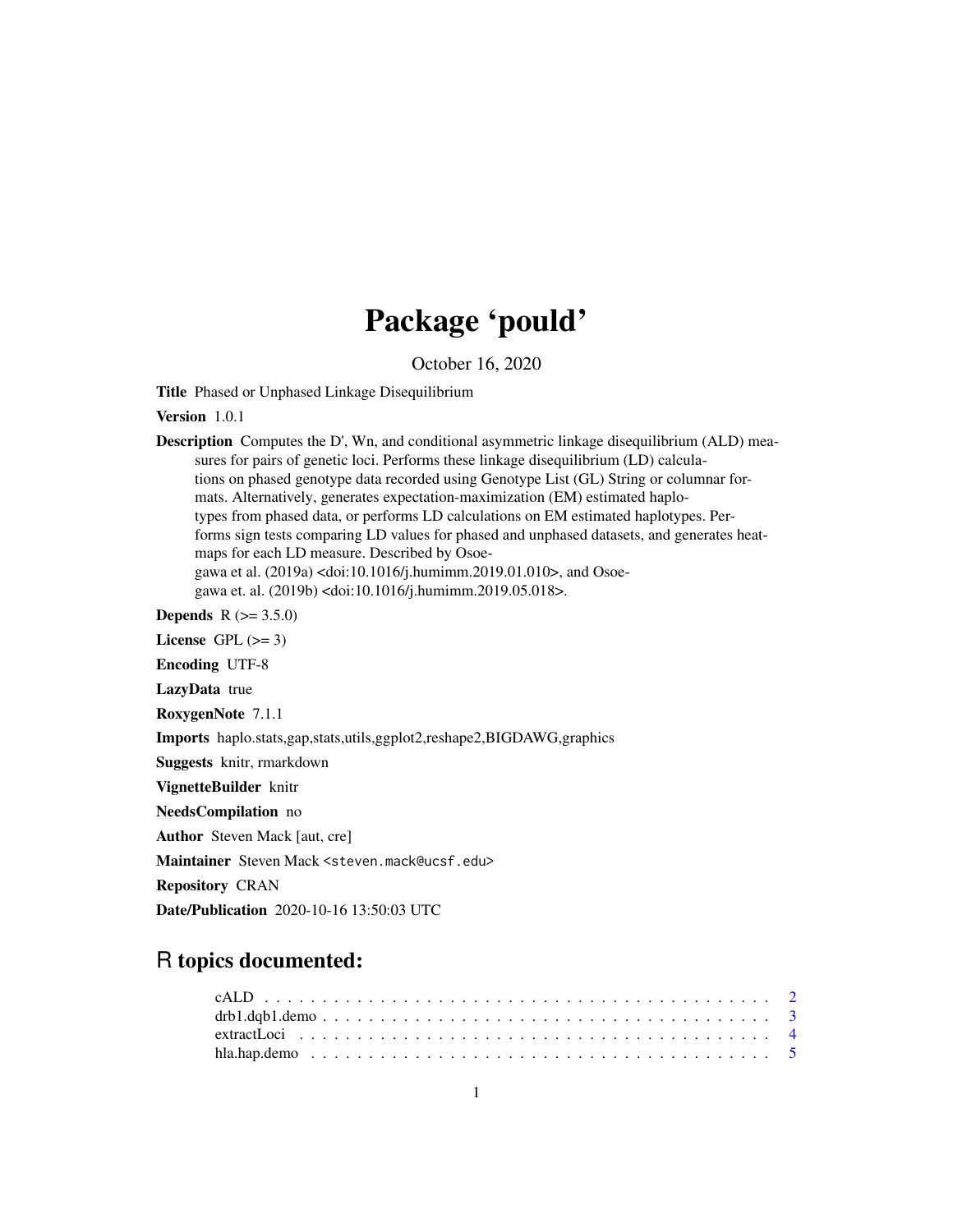#### <span id="page-1-0"></span>2 call  $c$  call  $c$  call  $c$  and  $c$  and  $c$  and  $c$  and  $c$  and  $c$  and  $c$  and  $c$  and  $c$  and  $c$  and  $c$  and  $c$  and  $c$  and  $c$  and  $c$  and  $c$  and  $c$  and  $c$  and  $c$  and  $c$  and  $c$  and  $c$  and  $c$  and  $c$  and  $c$  a

| Index | 14 |
|-------|----|
|       |    |
|       |    |
|       |    |
|       |    |
|       |    |
|       |    |
|       |    |

cALD Calculation of the D', Wn, and conditional Asymmetric LD Measures

# Description

Calculates  $D'$ ,  $Wn$  (Cramer's V) and Thomson and Single's conditional asymmetric LD ( $ALD$ ) measures for pairs of loci.

#### Usage

```
cALD(
  dataSet,
 inPhase = FALSE,
 verbose = TRUE,
  saveVector = FALSE,
  vectorName = "",vectorPrefix = "",
  vecDir = tempdir()
```

```
)
```
# Arguments

| dataSet    | A data frame or tab delimited file consisting of four columns of genotype data<br>named, e.g. locus1_1 locus1_2 locus2_1 locus2_2, with 1 row per sample. The<br>columns must be organized in this exact order, but the column names should not<br>have 1 or 2 appended; use the same locus name for each column of a given<br>locus. For phased data, locus1 $1$ is in phase with locus2 $1$ , and locus1 $2$ is in<br>phase with locus $2\frac{1}{2}$ . Because this funciton operates on locus pairs, any rows<br>with missing data should be excluded from the input genotype data. |
|------------|-----------------------------------------------------------------------------------------------------------------------------------------------------------------------------------------------------------------------------------------------------------------------------------------------------------------------------------------------------------------------------------------------------------------------------------------------------------------------------------------------------------------------------------------------------------------------------------------|
| inPhase    | A boolean identifying the genotyping data as phased or unphased (TRUE $=$<br>$phased$ ; FALSE = unphased); default is unphased.                                                                                                                                                                                                                                                                                                                                                                                                                                                         |
| verbose    | A boolean identifying if results should be printed to the console (verbose $=$<br>TRUE), or returned in a vector of $(D', Wn, WLocus2/Locus1, WLocus1/Locus2,$<br>number of haplotypes) (verbose $=$ FALSE)                                                                                                                                                                                                                                                                                                                                                                             |
| saveVector | A boolean identifying if the vector of all haplotypes should be exported as a text<br>file (saveVector = TRUE), or not (saveVector = FALSE).                                                                                                                                                                                                                                                                                                                                                                                                                                            |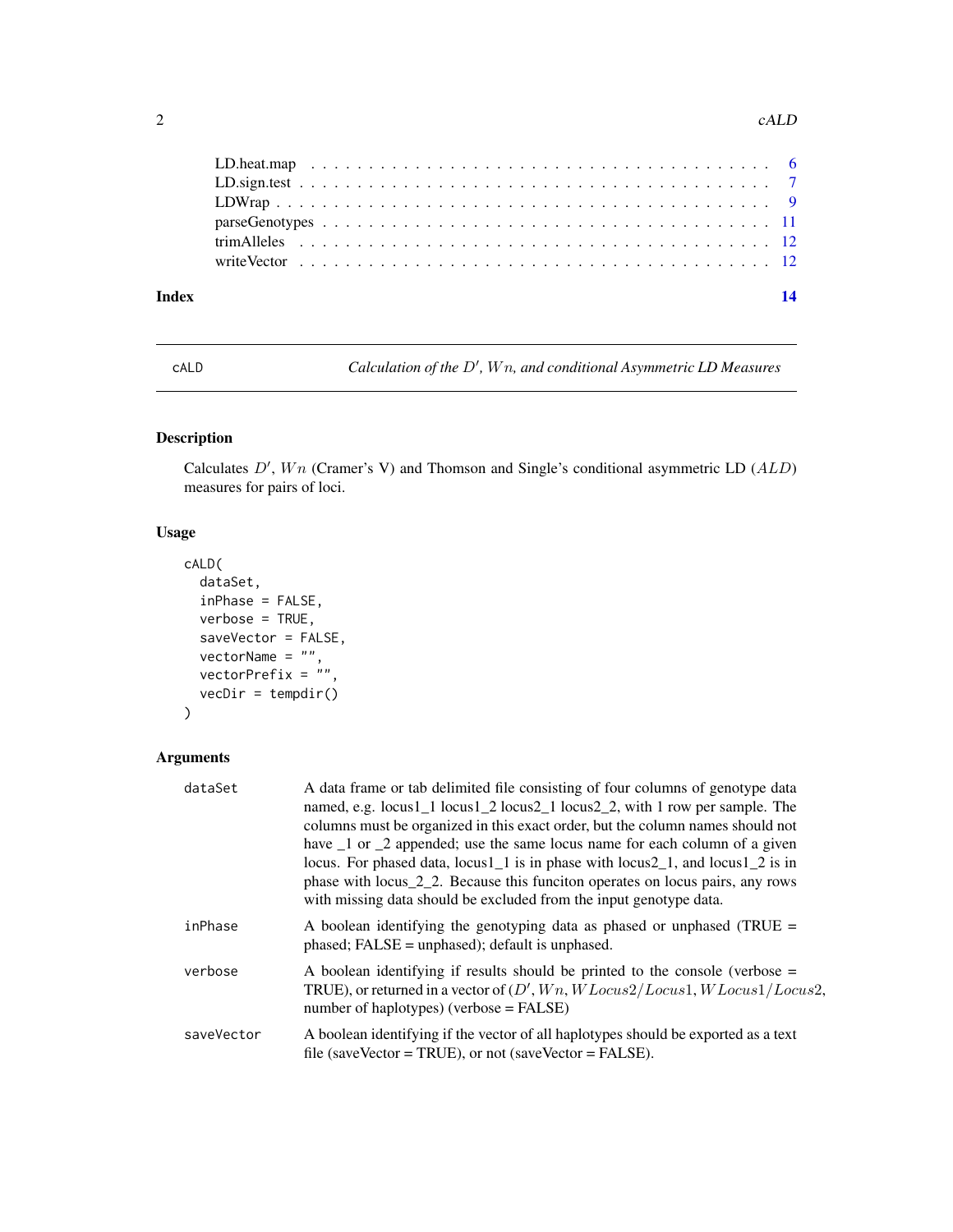<span id="page-2-0"></span>

| vectorName   | A name for the exported haplotype vector file; this name is not used if saveVector<br>$=$ FALSE. If a name is unspecified, then a filename including the locus-pair and<br>a timestamp is generated.                                                                                  |
|--------------|---------------------------------------------------------------------------------------------------------------------------------------------------------------------------------------------------------------------------------------------------------------------------------------|
| vectorPrefix | An optional prefix for the haplotpe vector to be used if saveVector = TRUE. This<br>prefix will be appended, along with the phase status, before the locus name and<br>timestamp. LDWrap() uses this parameter to identify the dataset and haplotype<br>information passed to cALD(). |
| vecDir       | The directory into which the haplotype vector should be written if saveVector $=$<br>TRUE. The default is the directory specified by tempdir().                                                                                                                                       |

#### Details

LD results can be directed to the console or to a data file or data frame object. This function can generate a haplotype vector file for each locus pair analyzed, and will return the LD results eiher in the console, or as a data frame object. The implementation of ALD applied here is calculated using individual  $Dij$  LD values and allele frequencies.

#### Value

A vector of D', Wn, WLocus2/Locus1, WLocus1/Locus2 values, and the number of haplotypes evaluated

#### References

Thomson G. & Single R.M. GENETICS 2014;198(1):321-31. https://doi.org/10.1534/genetics.114.165266

#### Examples

# Analyze the first 10 rows of the included drb1.dqb1.demo genotype dataset # and report LD results to the console. cALD(drb1.dqb1.demo[1:10,]) # Alternatively, return a vector of LD results. LDvec <- cALD(drb1.dqb1.demo[1:10,],verbose=FALSE)

drb1.dqb1.demo *Example HLA Genotype Data for DRB1 and DQB1*

#### Description

A data frame of phased two-field HLA-DRB1 and HLA-DQB1 genotypes for 419 European American control subjects included in a study of Multiple Sclerosis. Genotype data for each locus is shown in two columns; the alleles in columns 1 and 2 are phased with the alleles in columns 3 and 4, respectively. These genotypes were extracted from the hla.hap.demo dataset.

#### Usage

data(drb1.dqb1.demo)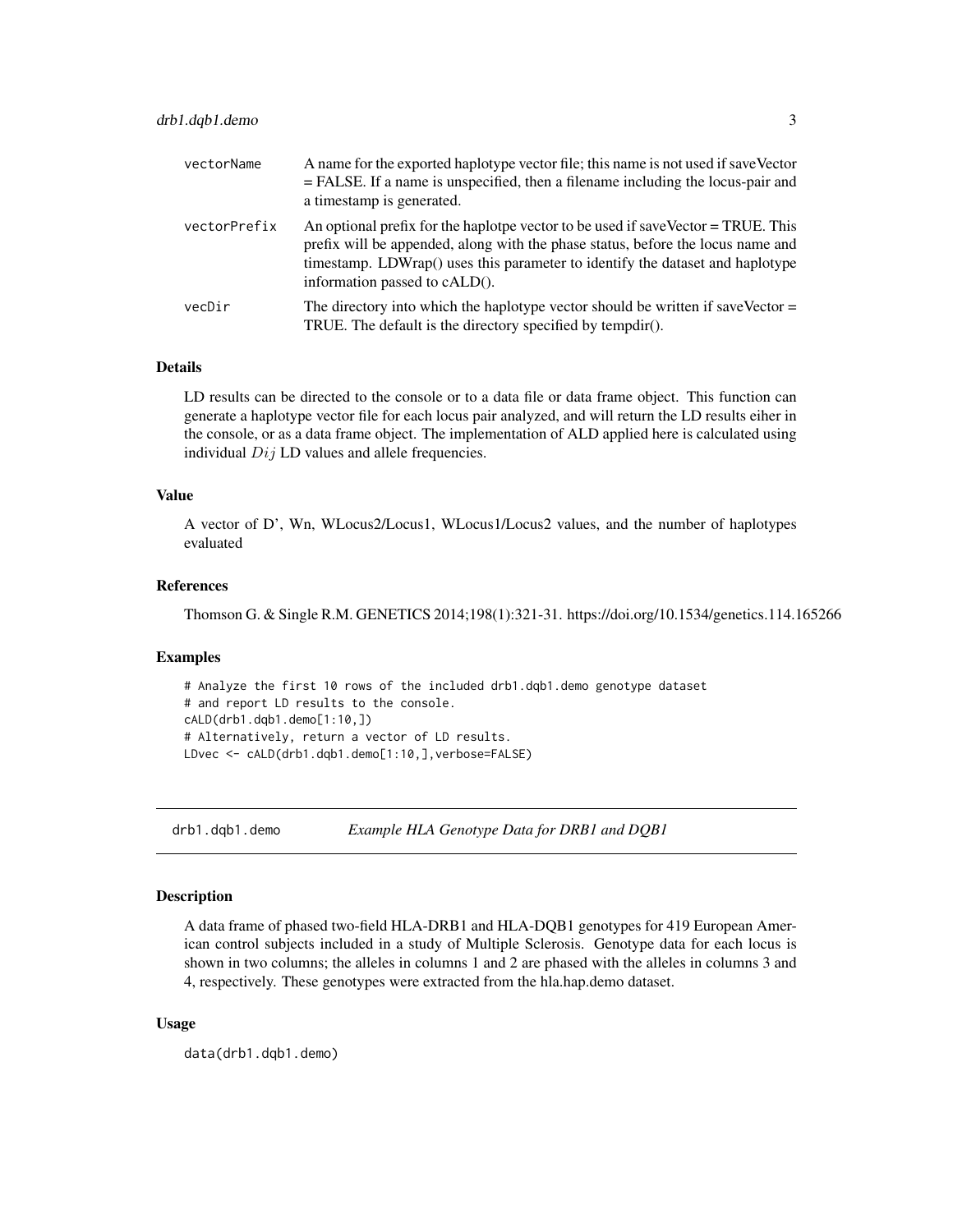<span id="page-3-0"></span>A data frame with 419 rows and four columns

- DRB1: the first of two two-field HLA-DRB1 alleles
- DRB1: the second of two two-field HLA-DRB1 alleles
- DQB1: the first of two two-field HLA-DQB1 alleles
- DQB1: the second of two two-field HLA-DRB1 alleles

#### Source

immport.org study SDY1045 doi:10.21430/M3QW34U2SG

#### References

Mack et al. Genes Immun. 2019;20(4):308-326. doi: 10.1038/s41435-017-0006-8.

extractLoci *Extract Locus Information from Supplied Haplotype Data*

#### Description

This function extracts locus information from the haplotype data, and structures it for LDWrap().

#### Usage

extractLoci(dataSet)

### Arguments

dataSet Data frame of two haplotypes extracted from the famData provided to LDWrap()

#### Value

List of two vector elements; the locus prefix (if any), e.g. "HLA-", and the interleaved unsuffixed and suffixed locus names (e.g., locus, locus\_1)

### Note

This function is for internal POULD use only.

#### Examples

#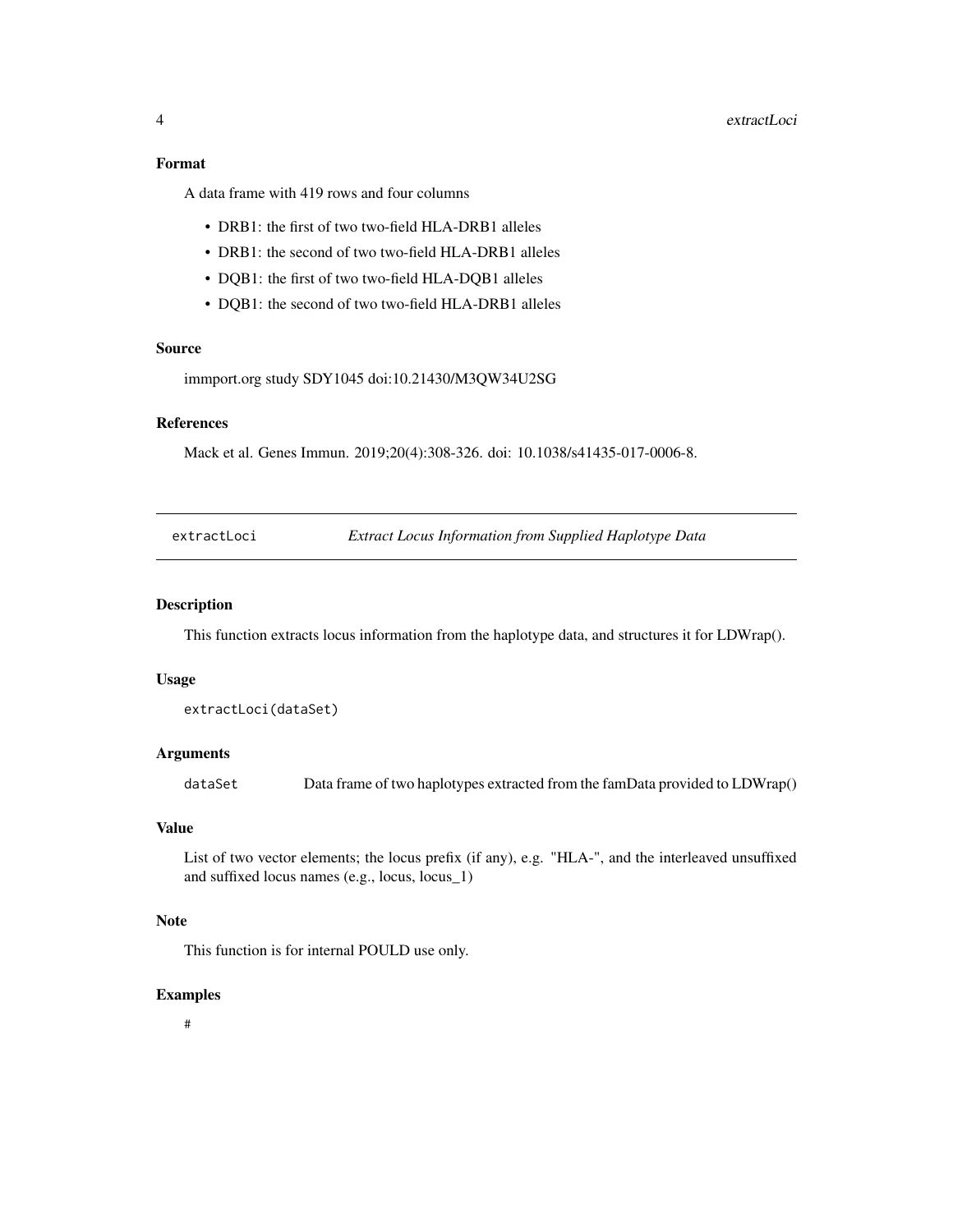<span id="page-4-0"></span>

A data frame of experimentally phased genotype data for the HLA-A, -C, -B, -DRB1, -DQB1 and DQB1 loci. These haplotypes are for 419 unrelated European American control subjects included in a study of Multiple Sclerosis. These haplotypes were experimentally phased using the EM algorithm; low-frequency haplotypes (with counts  $\lt 3$ ) are assigned stochasically by the EM method, so the phase "quality" of these haplotypes should be considered lower than that for haplotypes determined via family segregation analysis.

#### Usage

data(hla.hap.demo)

#### Format

A data frame with 419 rows and two columns

- Relation: the genotyped individual's status in a family
- Gl String: GL String formatted multilocus phased HLA genotype

#### **Note**

This data is formatted as example input for the LDWrap() function, but is not actual family data. Actual family data would include 'mother', 'father' and 'child' in the "Relation" field. Nevertheless, including 'Subject' in this field is sufficient for analysis using LDWrap().

#### Source

immport.org study SDY1045 doi:10.21430/M3QW34U2SG

#### References

- Published study: Mack et al. Genes Immun. 2019;20(4):308-326. doi: 10.1038/s41435-017- 0006-8.
- GL String format: Milius et al. Tissue Antigens. 2013;82(2):106-12. doi: 10.1111/tan.12150.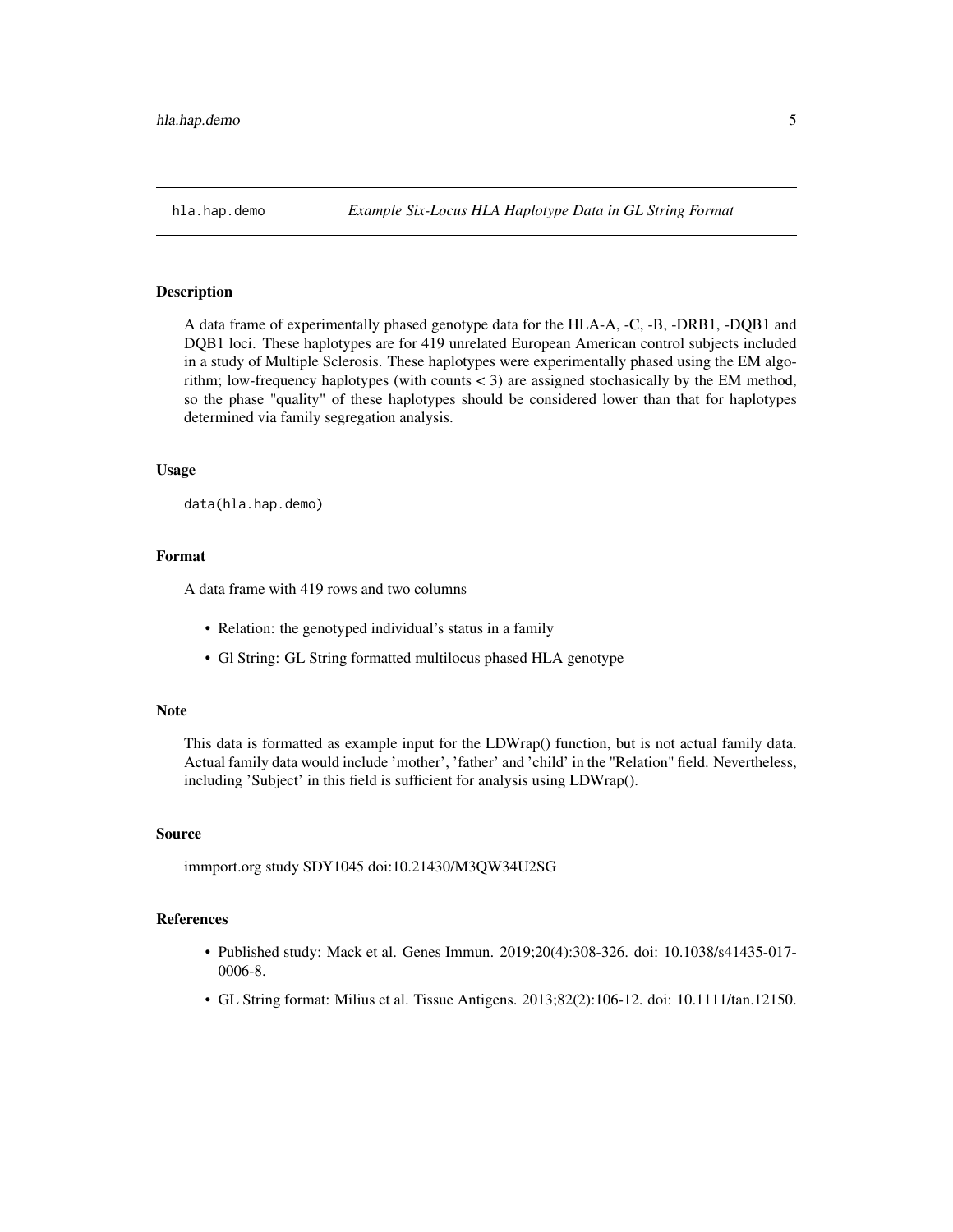<span id="page-5-0"></span>LD.heat.map *Generates heat-maps for four linkage disequilibrium (LD) values (D', Wn, WLoc1/Loc2 and WLoc2/Loc1) generated for all pairs of phased and unphased two-locus haplotypes by LDWrap().*

#### Description

This function accepts \*\_LD\_results.csv files generated by LDWrap() as input, and generates a PNGformatted heat-map plot file for each LD measure.

#### Usage

```
LD.heat.map(
  dataName = "phasedData = "unphasedData = ",
  phasedLabel = "Phased",
  unphasedLabel = "EM-estimated",
  color = TRUE,
  writePlot = FALSE,
  writeDir = tempdir()
\mathcal{L}
```
### Arguments

| dataName      | The "base" name of the LD_result.csv files generated by LDWrap() without the<br>"_Phased_LD_results.csv" or "_Unphased_LD_results.csv" suffixes. See Ex-<br>amples, below. If both corresponding " <dataname>_Phased_LD_results.csv"<br/>and "<dataname>_Unphased_LD_results.csv" files are not found, the funciton<br/>will halt with a notification. However, if only one of those files is found in the<br/>working director, half-matrix heat map plots will be generated.</dataname></dataname> |
|---------------|------------------------------------------------------------------------------------------------------------------------------------------------------------------------------------------------------------------------------------------------------------------------------------------------------------------------------------------------------------------------------------------------------------------------------------------------------------------------------------------------------|
| phasedData    | The complete name of a file of phased LD results generated by LDWrap(). Pro-<br>vide this filename if no base name is provided for dataName and you want to<br>generate heat-maps for a specific set of phased LD values.                                                                                                                                                                                                                                                                            |
| unphasedData  | The complete name of a file of unphased LD results generated by LDWrap().<br>Provide this filename if no base name is provided for dataName and you want<br>to generate heat-maps for a specific set of unphased LD values.                                                                                                                                                                                                                                                                          |
| phasedLabel   | The label that should appear on the heat-map plots for the upper, phased half of<br>the plot. The default option is 'Phased'.                                                                                                                                                                                                                                                                                                                                                                        |
| unphasedLabel | The label that should appear on the heat-map plots for the lower, unphased half<br>of the plot. The default option is 'EM-estimated'.                                                                                                                                                                                                                                                                                                                                                                |
| color         | A logical parameter that identifies if the heat-maps should be plotted in color<br>(TRUE) or greyscale (FALSE). The default option is TRUE.                                                                                                                                                                                                                                                                                                                                                          |
| writePlot     | A logical parameter that identifies if the heat-map plots should be automatically<br>saved after they are generated. The default is 'writePlot=FALSE'.                                                                                                                                                                                                                                                                                                                                               |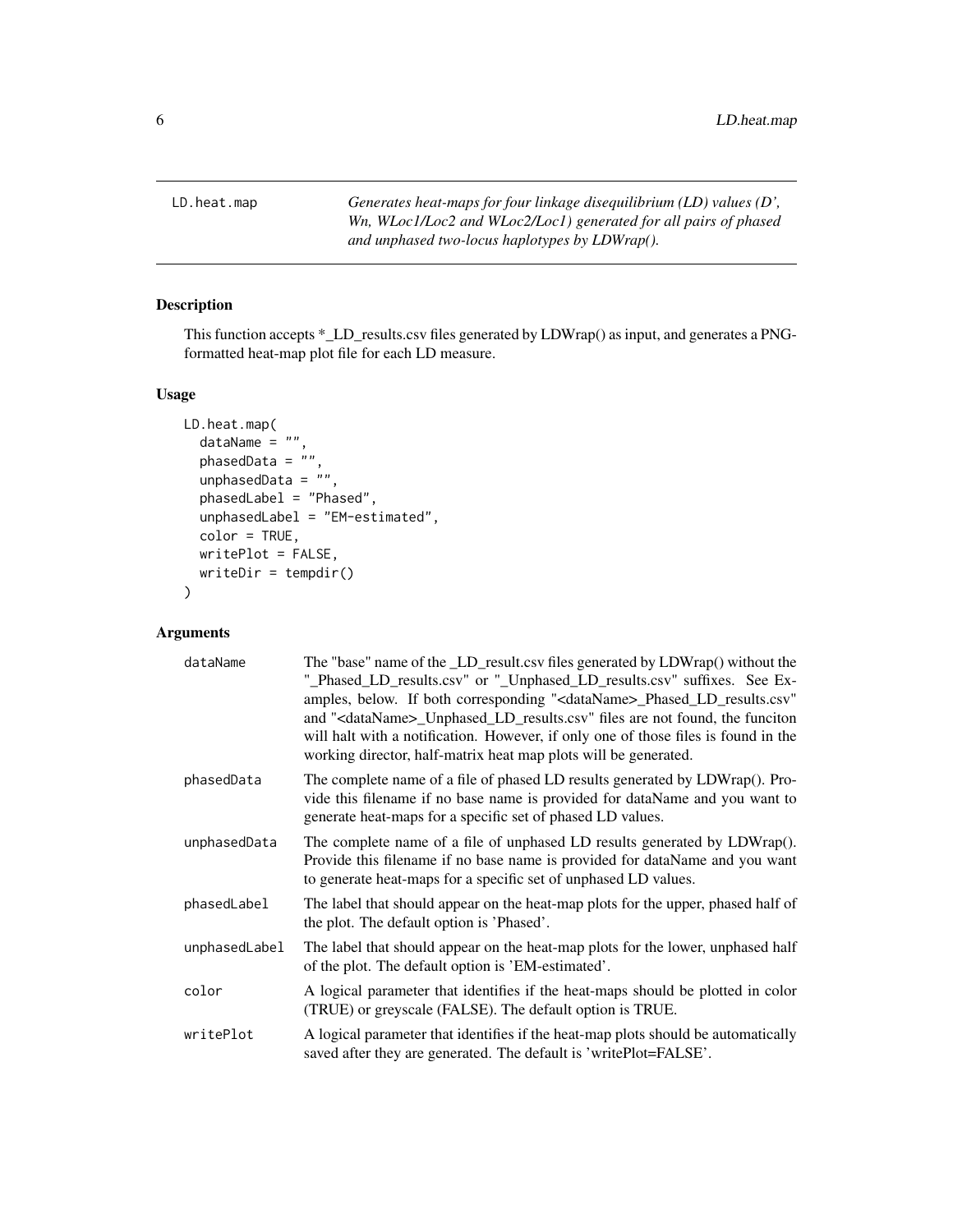#### <span id="page-6-0"></span>LD.sign.test 7

| writeDir | The directory into which the heat-map plots should be saved when 'writePlot=TRUE'. |
|----------|------------------------------------------------------------------------------------|
|          | The default is the directory specified by tempdir().                               |

#### References

Osoegawa et al. Hum Immunol. 2019;80(9):644 https://doi.org/10.1016/j.humimm.2019.05.018

#### Examples

```
# Using the results of LDWrap() for the first 10 rows of the drb1.dqb1.demo dataset.
# Results are saved in the temporary directory as
# "hla-family-data_Phased_LD_results.csv" and
# "hla-family-data_Unphased_LD_results.csv", respectively.
LDWrap(drb1.dqb1.demo[1:10,])
LDWrap(drb1.dqb1.demo[1:10,],phased=FALSE)
exampleData <- paste(tempdir(),"hla-family-data",sep=.Platform$file.sep)
LD.heat.map(exampleData)
# Alternatively, these files can be sepcified individually to generate a half-matrix.
LD.heat.map(phasedData=paste(exampleData,"_Phased_LD_results.csv",sep=""),unphasedLabel="")
# Further, two different sets of results for the same loci can be plotted; e.g., using
# phasedData="my_Phased_LD_results.csv" and unphasedData="your_Phased_LD_results.csv".
```

| LD.sign.test | Perform the sign test on paired LD values for phased and unphased |
|--------------|-------------------------------------------------------------------|
|              | haplotypes                                                        |

#### Description

Applies binom.test() to pairs of D', Wn, WLoc1/Loc2, WLoc2/Loc1 and number of haplotypes values in the \*\_LD\_results.csv files generated by LDWrap().

#### Usage

```
LD.sign.test(
  dataName,
  verbose = TRUE,
  returnFrame = TRUE,
  resultDir = template())
```
#### Arguments

dataName The "base" name of the \_LD\_result.csv files generated by LDWrap() without the " Phased LD results.csv" or "\_Unphased LD\_results.csv" suffixes. See Examples, below. If the corresponding "<dataName>\_Phased\_LD\_results.csv" or "<dataName>\_Unphased\_LD\_results.csv" files are not found, the funciton will halt with a notification.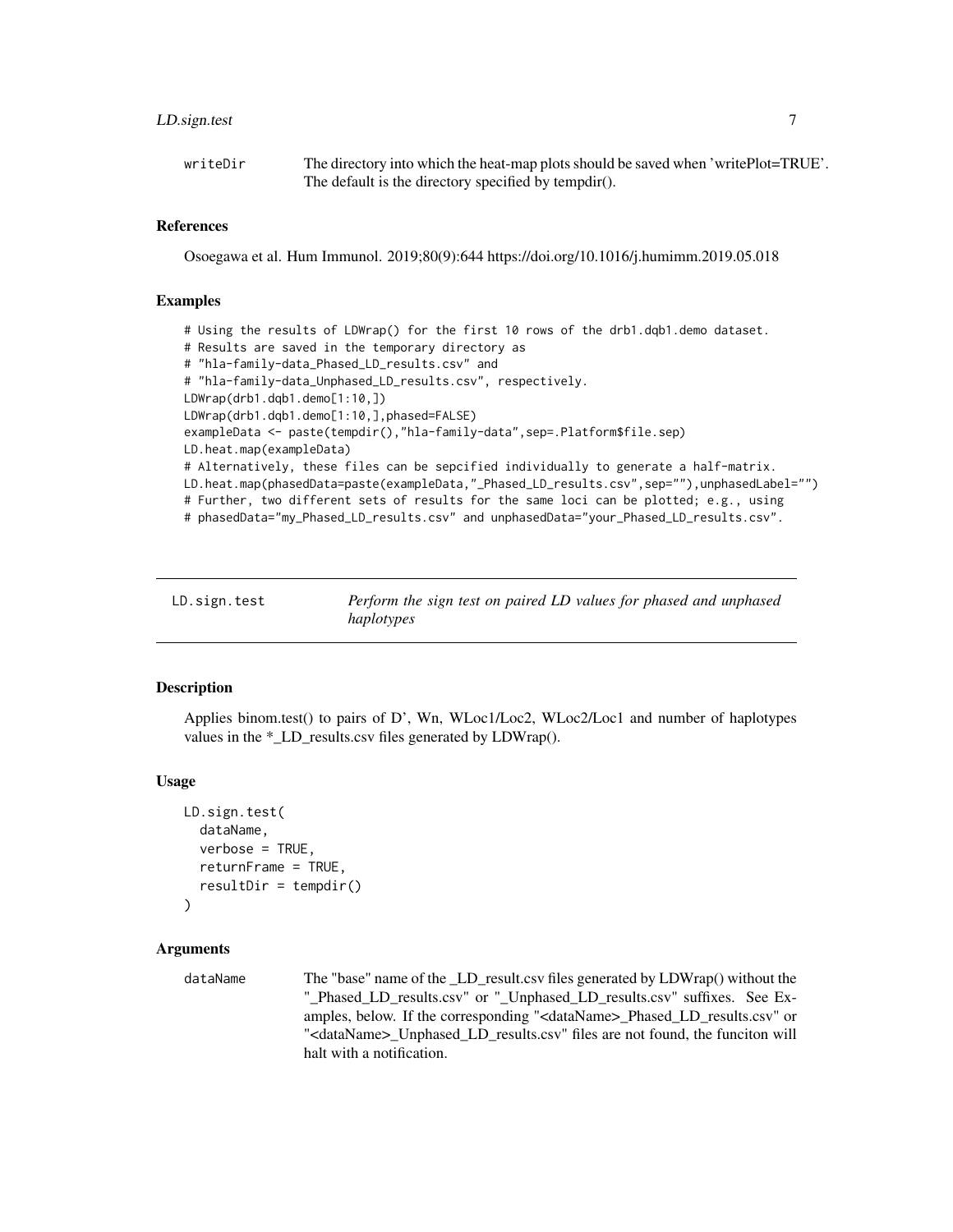| verbose     | A boolean identifying if messages about function progress and results should be<br>displayed in the console (verbose=TRUE) or not (verbose=FALSE). The default<br>is verbose=TRUE.                                                                                                                              |
|-------------|-----------------------------------------------------------------------------------------------------------------------------------------------------------------------------------------------------------------------------------------------------------------------------------------------------------------|
| returnFrame | A boolean identifying if a data frame of results should be returned (return-<br>Frame=TRUE). If 'returnFrame=FALSE', a CSV file of results named <dataname> LD-<br/>sign-test_results.csv is written in the directory specified by the 'resultDir' pa-<br/>rameter. The default is returnFrame=TRUE.</dataname> |
| resultDir   | The directory into which the CSV file of results should be written when 'return-<br>Frame=FALSE'. The default is the directory specified by tempdir().                                                                                                                                                          |

#### Details

This function returns p-values for the sign test comparing the phased and unphased values of each LD measure, as well as the number of haplotypes, for each locus pair in a dataset tested using LDWrap(). It also returns the number of locus pairs for which the value in quesiton is higher in unphased haplotypes than phased haplotypes, the number of locus pairs in which the values are the same, and the total number of locus pairs asssessed. This function writes a results file to the working directory for each dataset, and will optionally display those results in the console.

#### Value

A data frame of five columns (D', Wn, WLoc1/Loc2, WLoc2/Loc1 and N\_Haplotypes) and four rows (#unphased > phased, #unphased = phased, #locus pairs and p-values).

#### **Note**

When verbose=TRUE, LD.sign.test() writes a table of results to the console with the column headers "Measure", "#U > P", "#U = P" and "p-value". Column "#U > P" identifies the number locus pairs for which that measure for unphased haplotypes (U) was greater than that measure for phased haplotypes (P). Similarly, column " $\#U = P$ " identifies the number of locus pairs for each meausure where the value of that measure was the same in phased and unphased haplotypes.

Only the significance of the sign test is reported; when a significant trend is indicated, the directionality of the trend is not reported.

#### References

Osoegawa et al. Hum Immunol. 2019;80(9):633 (https://doi.org/10.1016/j.humimm.2019.01.010)

#### Examples

```
# Using LDWrap() to analyze the first 10 rows of the drb1.dqb1.demo dataset.
# LDWrap() results are saved in the temporary directory as
# "hla-family-data_Phased_LD_results.csv" and
# "hla-family-data_Unphased_LD_results.csv", respectively.
LDWrap(drb1.dqb1.demo[1:10,])
LDWrap(drb1.dqb1.demo[1:10,],phased=FALSE)
exampleData <- paste(tempdir(),"hla-family-data",sep=.Platform$file.sep)
LD.res <- LD.sign.test(exampleData)
# Return only a data frame of results.
LD.res <- LD.sign.test(exampleData, verbose=FALSE)
```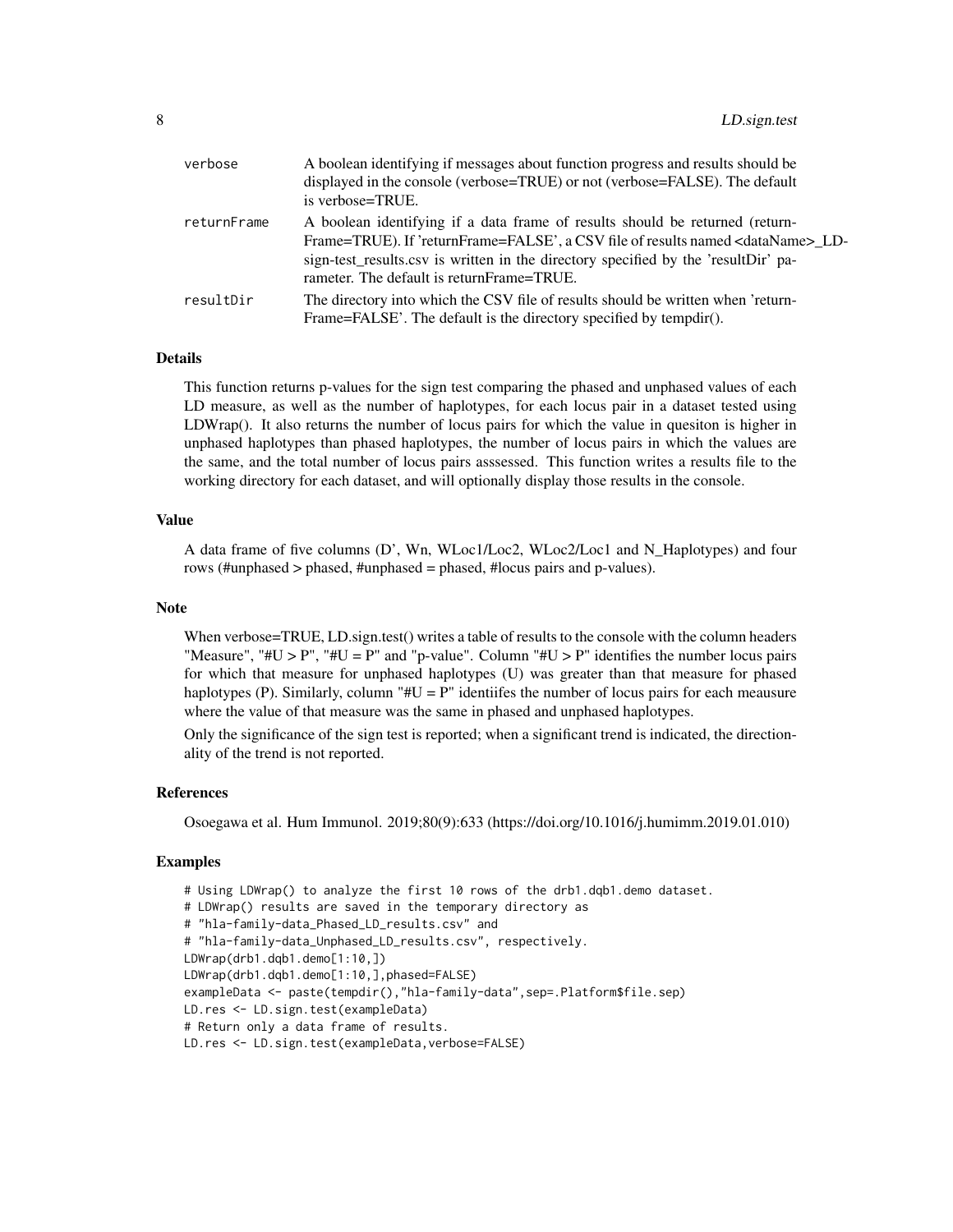<span id="page-8-0"></span>

A wrapper for parsing phased haplotype data recorded in GL String format. Extracts all pairs of loci from GL String formatted haplotypes or column formatted genotypes, passes paired-genotype data to the cALD function, and generates files consumed by the LD.sign.test() and LD.heat.map() functions.

#### Usage

```
LDWrap(
  famData,
  threshold = 10,
  phased = TRUE,
  frameName = "hla-family-data",
  trunc = 0,
  writeTo = tempdir()
```
)

#### Arguments

| famData   | A data frame or CSV formatted file (with a .csv filename suffix) that contains<br>the two columns named "GI String" and "Relation". Other columns can be in-<br>cluded (in any order), but will not impact the analysis. The Relation column can<br>contain any data; however anything other than "Relation=child" will be included<br>in the LD analyses. The Gl String column should consist of two tilde $(\sim)$ delim-<br>ited haplotypes conneced by a plus (+) sign (GL String format). Allele names<br>should be recorded using the LOCUS*VARIANT structure used for HLA and<br>KIR alleles. A locus prefix (e.g., 'HLA-') is not required, but if a locus prefix is<br>included, all allele names must include the same locus prefix. Alternatively, LD-<br>Wrap() will consume genotype data in a data frame or headered tab-delimited<br>text file (TXT or TSV), with two columns per locus. See the parseGenotype()<br>documentation for additional requirements. The name of the file provided will<br>serve as the basis for the name of the LD result files. |
|-----------|-----------------------------------------------------------------------------------------------------------------------------------------------------------------------------------------------------------------------------------------------------------------------------------------------------------------------------------------------------------------------------------------------------------------------------------------------------------------------------------------------------------------------------------------------------------------------------------------------------------------------------------------------------------------------------------------------------------------------------------------------------------------------------------------------------------------------------------------------------------------------------------------------------------------------------------------------------------------------------------------------------------------------------------------------------------------------------|
| threshold | An integer that specifies the minimnum number of subjects allowed for the anal-<br>ysis of a locus-pair. The default value is 10. If the number of subjects with hap-<br>lotypes for a locus pair is less than the threshold, the *_LD_results.csv file will<br>contain 'Not Calculated' 'Subject Threshold=##' 'Complete subjects=#' '.' in<br>columns 2-5 for that locus pair, where $\#$ is the set threshold and $\#$ is the number<br>of subjects. Column 6 will be empty.                                                                                                                                                                                                                                                                                                                                                                                                                                                                                                                                                                                             |
| phased    | A boolean that determines if the LD calculations should be performed for phased<br>data (TRUE) or unphased data (FALSE). If phased=FALSE, the EM algorithm<br>is used to estimate haplotypes for the data in the Gl String column of family<br>haplotype datasets.                                                                                                                                                                                                                                                                                                                                                                                                                                                                                                                                                                                                                                                                                                                                                                                                          |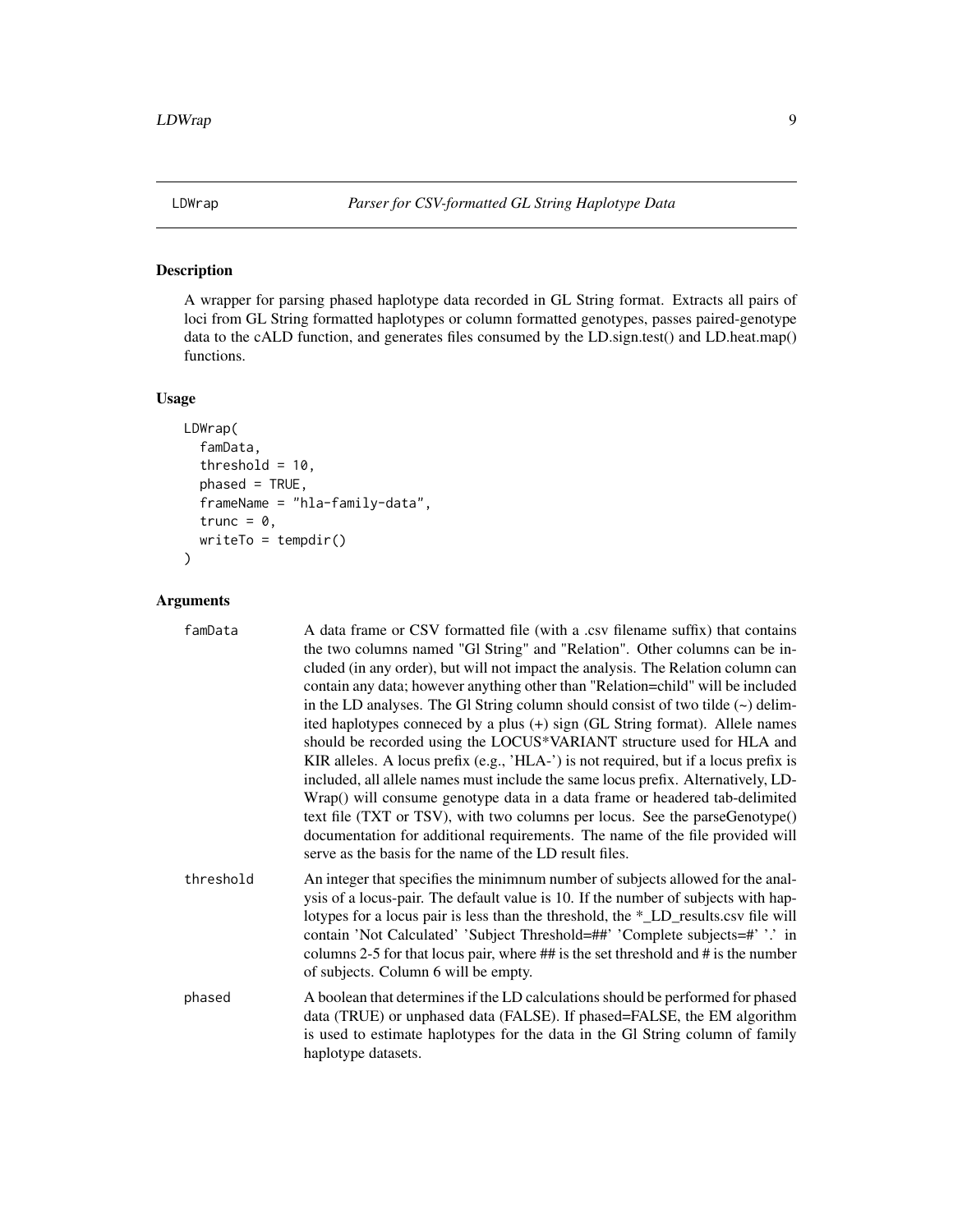| frameName | A descriptor for the data frame of family data provided. The default value is<br>"hla-family-data". This value is not used if a CSV file is provided.                                                                                                                                                                                                                                                       |
|-----------|-------------------------------------------------------------------------------------------------------------------------------------------------------------------------------------------------------------------------------------------------------------------------------------------------------------------------------------------------------------------------------------------------------------|
| trunc     | An integer that specifies the number of fields to which colon-delimited allele<br>names in famdData should be truncated. The default value of 0 indicates no<br>truncation. A value higher than the number of fields in the supplied allele data<br>will result in no truncation. When a positive value of trunc is provided, the<br>names of the output files will include the specified truncation level. |
| writeTo   | The directory into which the LDWrap() output files should be written. The<br>default is the directory specified by tempdir().                                                                                                                                                                                                                                                                               |

#### Details

This function coerces cALD() to generate a haplotype vector file for each locus pair analyzed, and generates a single LD results file containing LD values for all locus pairs, along with the number of haplotypes tested, one locus pair per row. The LD results file will contain six columns ("Loc1~Loc2","D'","Wn","WLoc1/Loc2","WLoc2/Loc1","N\_Haplotypes"), and will be named "<filename prefix> <Phased/Unphased> LD\_results.csv".

#### Note

When at least one locus in a locus pair is monomorphic, no LD calculations will be performed, and column 5 of the results for that locus pair will identify the monomorphic loci.

This function does not validate HLA allele names. Unusual allele names (e.g., 'HLA-A\*NULL', 'HLA-DRB1\*NoMatch', 'HLA-DPB1\*NT') and truncated versions of allele names (e.g., 'HLA-A\*01', 'HLA-A\*01:01', 'HLA-A\*01:01:01', etc.) will be analyzed as distinct alleles. Including unusual allele names or different truncated versions of the same allele name in a dataset will likely skew the analytic results. In the latter case, the trunc parameter can be used to specify analysis at a specific number of fields.

Column-formatted genotype data are generally unphased; unless genotype data have been structured so that all alleles in the first column for each locus are in one haplotype, and all of the alleles in the second column in each locus are in the other haplotype, phased should be set to FALSE for column-formatted genotype datasets.

#### References

Osoegawa et al. Hum Immunol. 2019;80(9):633 (https://doi.org/10.1016/j.humimm.2019.01.010)

Osoegawa et al. Hum Immunol. 2019;80(9):644 (https://doi.org/10.1016/j.humimm.2019.05.018)

#### Examples

```
# Analyze the first 10 rows of the drb1.dqb1.demo genotype dataset.
LDWrap(drb1.dqb1.demo[1:10,],frameName="DRDQDemo")
# Analyze the includeed example genotype data with all alleles truncated to one field.
LDWrap(drb1.dqb1.demo[1:10,],frameName="DRDQDemoTrunc",trunc=1)
```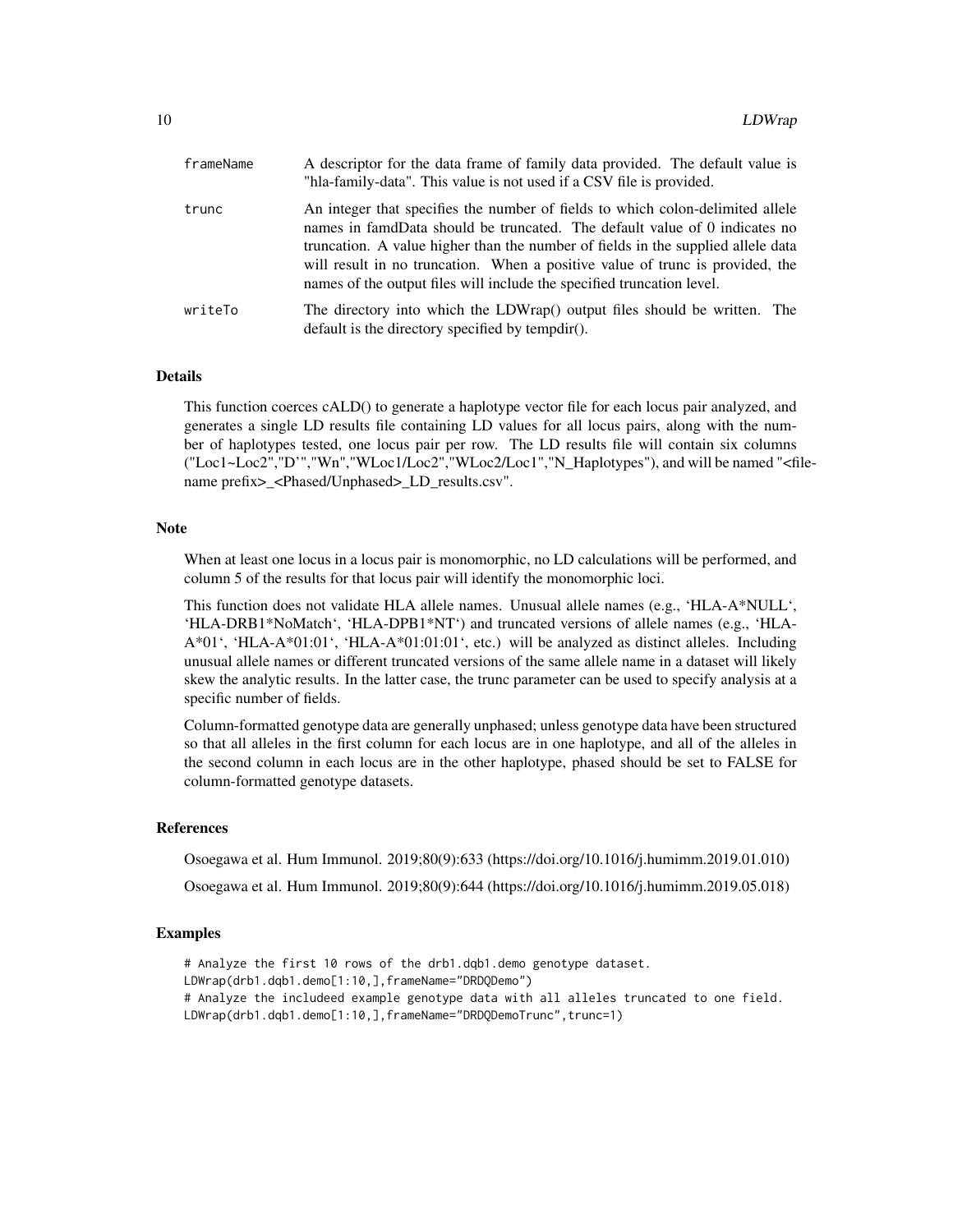<span id="page-10-0"></span>This function accepts genotype data organized in locus-column pairs, and returns GL String-formatted data structured for LDWrap(). Of the resulting multilocus haplotype pair, the first haplotype is constructed from the first column for each locus, and the second haplotype is constructed from the second column.

#### Usage

```
parseGenotypes(dataset)
```
#### Arguments

dataset A tab-delimited text file (with a .txt or .tsv filename suffix) with a header row or a data frame. Each row corresponds to a subject, with two columns per locus. Allele names can include a locus name (e.g., locus\*allele) or can can exclude the locus, but all allele names in the dataset must either include or exclude the locus. Missing (untyped) allele data can be identified with an empty cell or a set of four asterisks in files, and with NA values in data frames. Column names for each locus pair must be adjacent, but can be either identical (e.g., "locus" and "locus"), or suffixed (e.g., "locus\_1" and "locus\_2", where "locus\_1" always precedes "locus\_2"). A optional column of sample identifiers can be included, but must be named "SampleID". A column named "Disease" can be included, but will be ignored. No other non-locus columns are permitted.

#### Value

A data frame of two columns. The "Relation" column includes sample identifiers if provided, or numbers from 1 to the number of subjects. The "GL String" column contains the GL String formatted genotypes.

#### **Note**

This function is for internal POULD use only.

#### Examples

#### #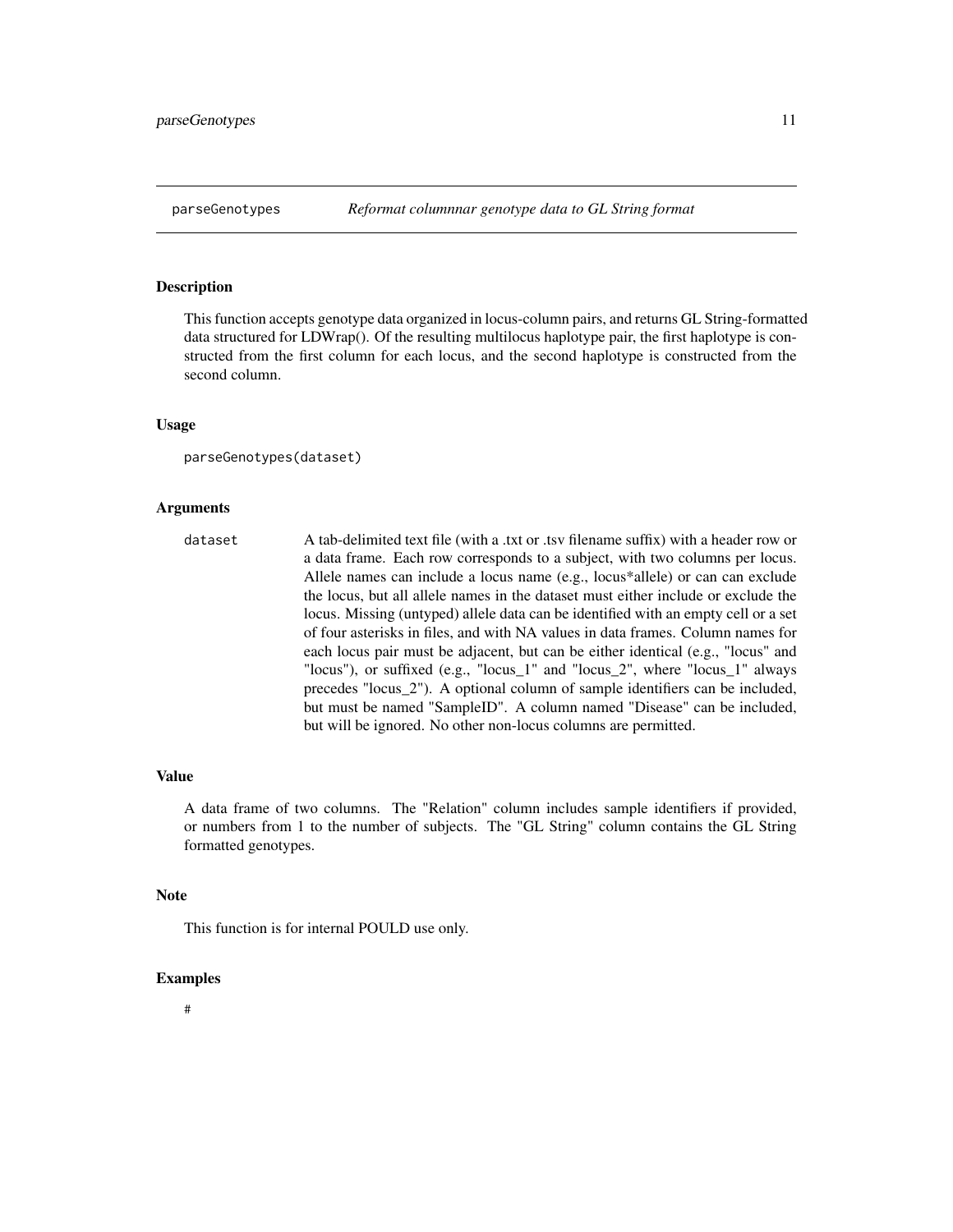<span id="page-11-0"></span>

This function accepts a dataframe of tilde-delimited haplotypes and trims colon-delimited names to the number of fields specified by 'reso'.

#### Usage

```
trimAlleles(haplotypes, reso)
```
#### Arguments

| haplotypes | Data frame of tilde-delimited haplotypes extracted from the famData provided<br>to $LDWrap()$                                                                                                                                                                                    |
|------------|----------------------------------------------------------------------------------------------------------------------------------------------------------------------------------------------------------------------------------------------------------------------------------|
| reso       | An integer that specifies the number of fields to which colon-delimited allele<br>names in famData should be truncated. The default value of 0 indicates no<br>truncation. A value higher than the number of fields in the supplied allele data<br>will result in no truncation. |

#### Value

A data frame of two sets of tilde-delimited haplotypes.

#### Note

This function is for internal POULD use only.

#### Examples

#

writeVector *Exporting Haplotype Vectors*

#### Description

This function writes the haplotype vector and any accessory information to a text file.

#### Usage

```
writeVector(nLoc1, Res, hapVec, numSamp, writeName, genPhase, Prefix, vDir)
```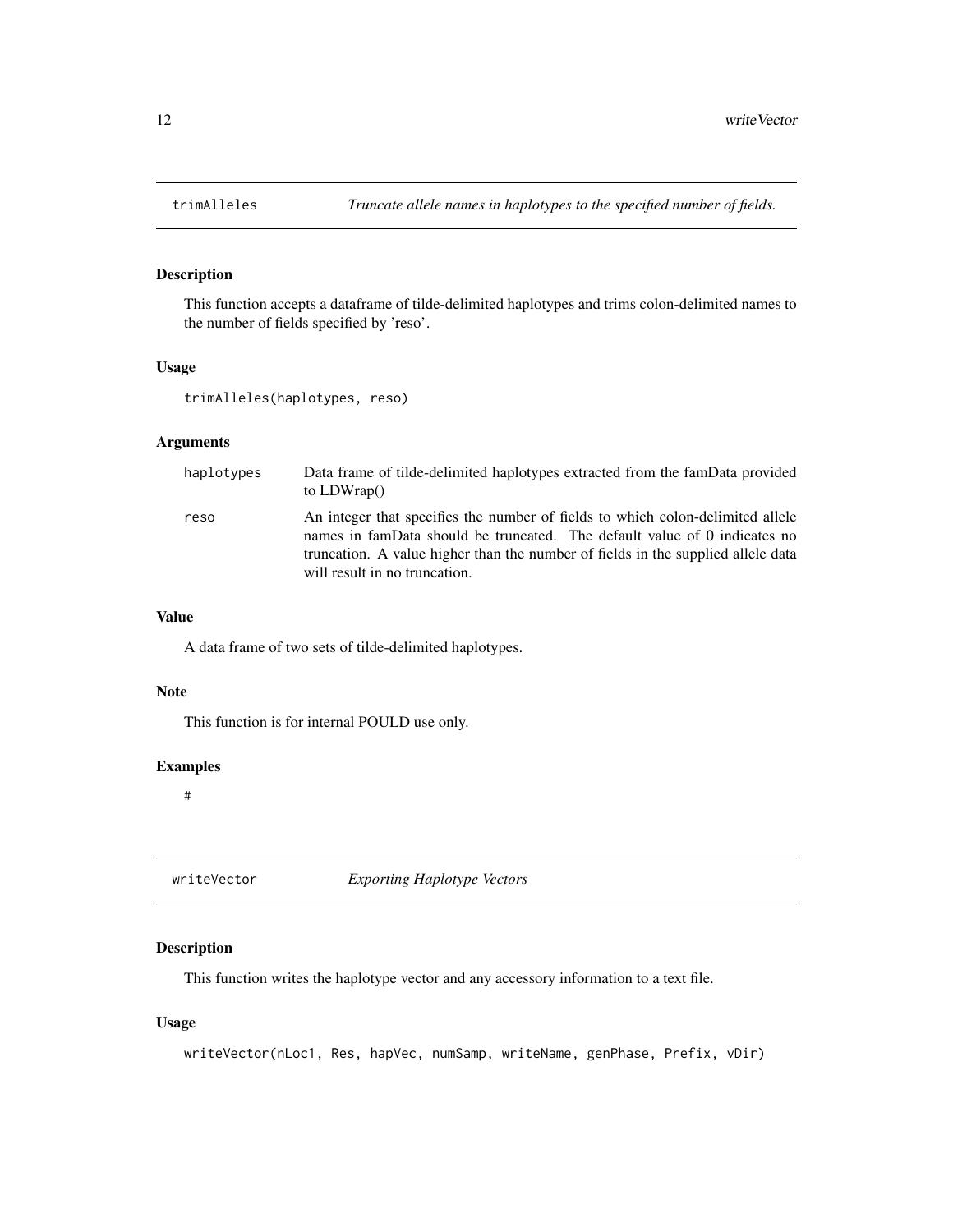# writeVector 13

### Arguments

| nLoc1     | Number of alleles at locus 1                                                                                                   |
|-----------|--------------------------------------------------------------------------------------------------------------------------------|
| Res       | Data frame consisting of Locus Number, Locus Name, Allele Name, Allele<br>Count, Allele Frequency and Frequency <sup>1</sup> 2 |
| hapVec    | Haplotype vector                                                                                                               |
| numSamp   | The dataset's 2N value                                                                                                         |
| writeName | The specified name for the vector                                                                                              |
| genPhase  | Boolean describing phased (TRUE) or unphased (FALSE) analysis                                                                  |
| Prefix    | The specified prefix for the written vector file.                                                                              |
| vDir      | The directory into which the vector file should be written.                                                                    |

### Note

This function is for internal POULD use only.

# Examples

#